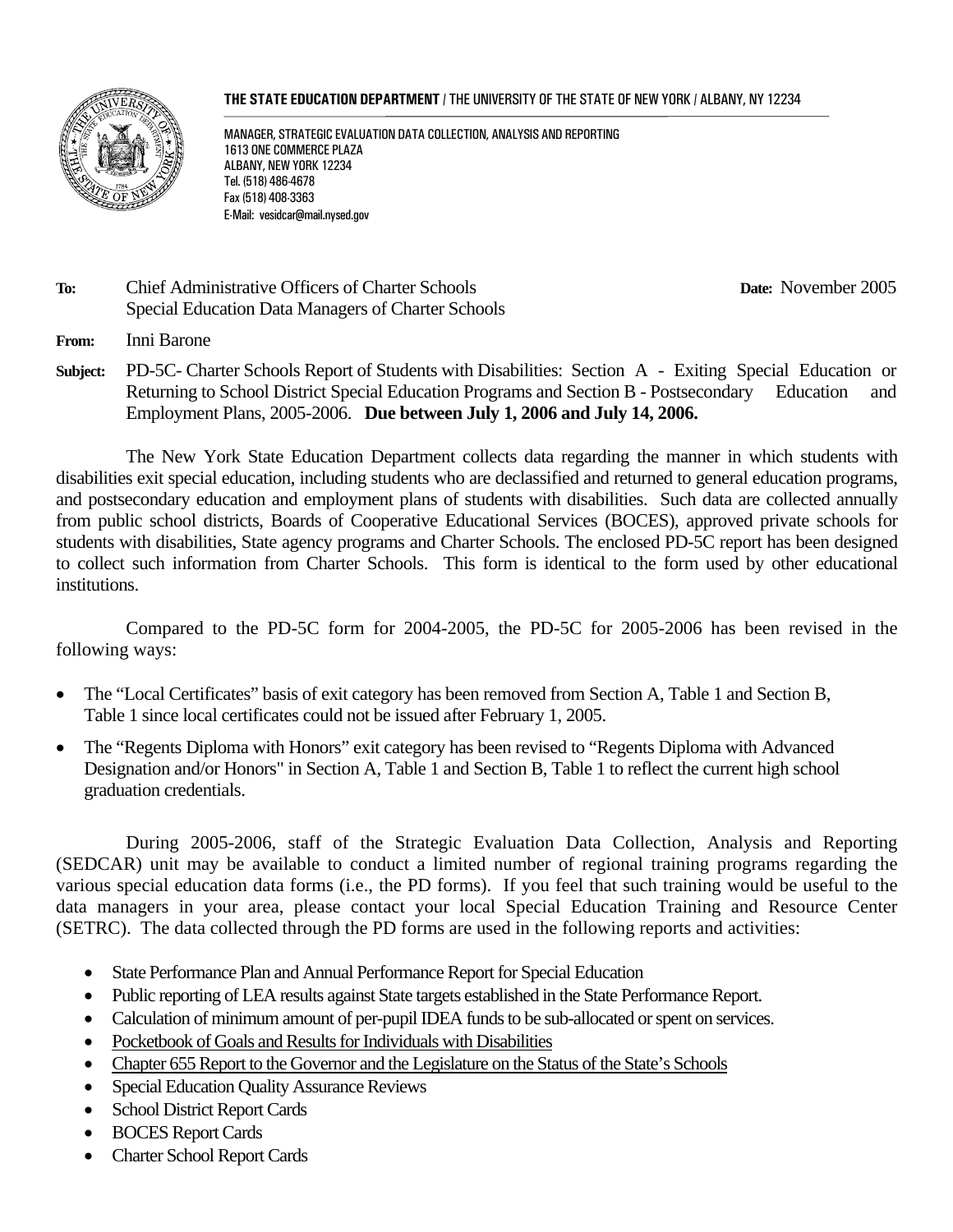- Calculations to identify instances of possible race/ethnicity disproportionality
- Other reports required by State or federal statutes
- Evaluation of programs and policies

If you have any questions or are in need of assistance in completing this report, please contact SEDCAR by using the contact information provided in the letterhead. Thank you.

Attachment

cc: Rebecca H. Cort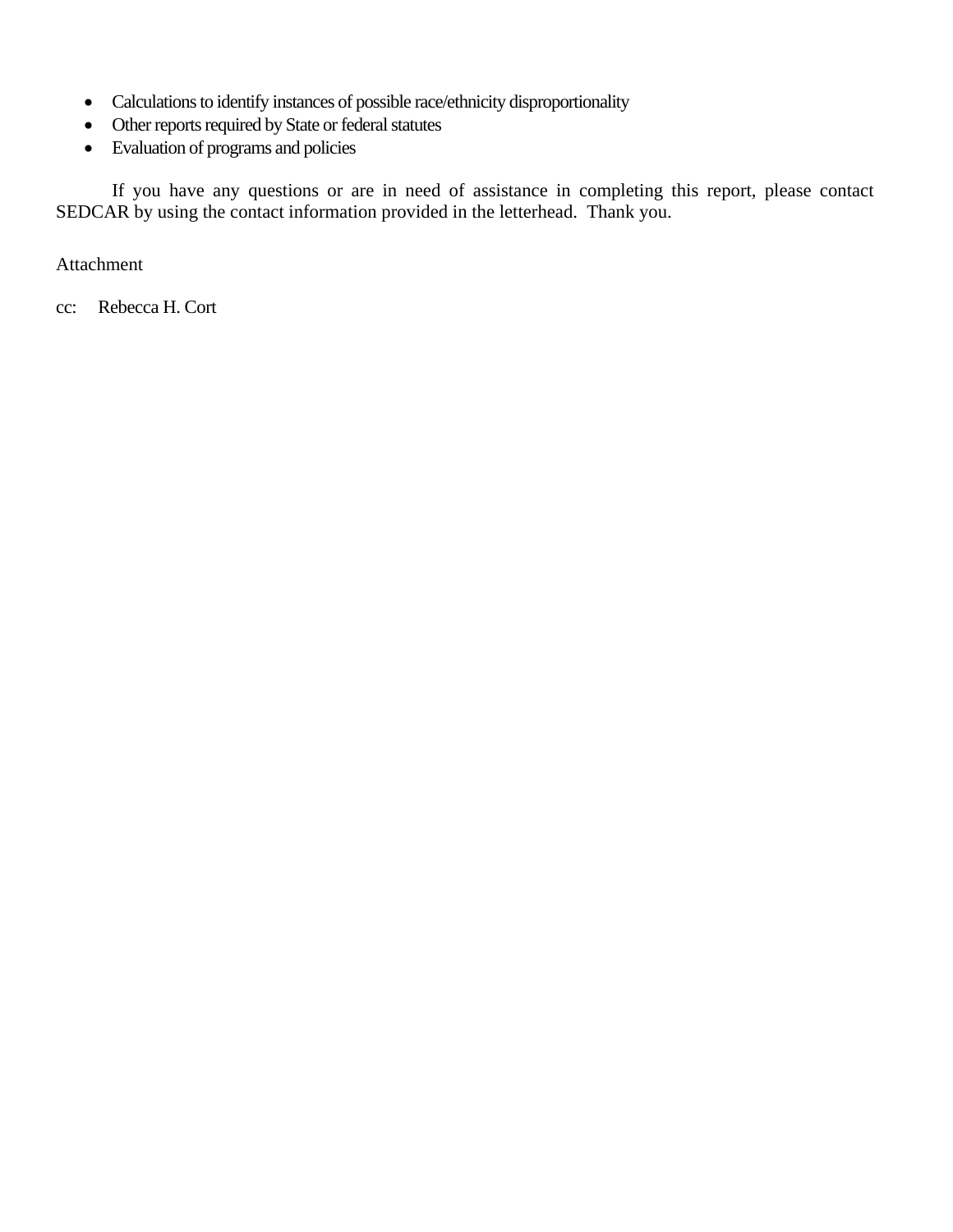The University of the State of New York THE STATE EDUCATION DEPARTMENT Office of Vocational and Educational Services for Individuals with Disabilities (VESID) Strategic Evaluation Data Collection, Analysis and Reporting One Commerce Plaza - Room 1613 — Albany, NY 12234-0001

#### **PD-5C - Charter Schools Report of Students with Disabilities:**

**Section A: Exiting Special Education or Returning to School District Special Education Programs Section B: Postsecondary Education and Employment Plans** 

**July 1, 2005 to June 30, 2006** 

| <b>Instructions:</b> | 1. Return one copy of this report between July 1 and July 14, 2006 to the above<br>address. Please do not submit this form before June 30, 2005.                                                                                                                                                                                                                              |
|----------------------|-------------------------------------------------------------------------------------------------------------------------------------------------------------------------------------------------------------------------------------------------------------------------------------------------------------------------------------------------------------------------------|
|                      | 2. Retain one copy (and supporting documentation) in your program files for<br>reference and audit purposes. The required retention period ends June 30, 2013.<br>3. Carefully read the Instructions and Definitions on the following pages.<br>4. If you have questions about this report, please call (518) 486-4678 or e-mail your<br>questions to vesidcar@mail.nysed.gov |

Check this box if no students exited special education or returned to school district programs (including students declassified) between the ages of 4 and 21 within the report period.

*Note*: If this box is checked, please complete this page only and return it to the address at the top of this page.

| <b>Program Information</b><br>(Enter 12-digit SED Code Below) |  |  |  |  |  |  |  |  |  |  |  |  |  |  |  |  |  |  |
|---------------------------------------------------------------|--|--|--|--|--|--|--|--|--|--|--|--|--|--|--|--|--|--|
|                                                               |  |  |  |  |  |  |  |  |  |  |  |  |  |  |  |  |  |  |
|                                                               |  |  |  |  |  |  |  |  |  |  |  |  |  |  |  |  |  |  |
| <b>CHARTER SCHOOL NAME</b>                                    |  |  |  |  |  |  |  |  |  |  |  |  |  |  |  |  |  |  |
| <b>ADDRESS</b>                                                |  |  |  |  |  |  |  |  |  |  |  |  |  |  |  |  |  |  |
|                                                               |  |  |  |  |  |  |  |  |  |  |  |  |  |  |  |  |  |  |
|                                                               |  |  |  |  |  |  |  |  |  |  |  |  |  |  |  |  |  |  |

| <b>Contact Person Information*</b> |            |  |  |  |  |  |  |  |  |
|------------------------------------|------------|--|--|--|--|--|--|--|--|
| <b>NAME</b>                        |            |  |  |  |  |  |  |  |  |
| <b>TITLE</b>                       |            |  |  |  |  |  |  |  |  |
| <b>TELEPHONE</b>                   | <b>FAX</b> |  |  |  |  |  |  |  |  |
| <b>E-MAIL ADDRESS</b>              |            |  |  |  |  |  |  |  |  |

\*All correspondence from SEDCAR will be directed to the contact person identified in the PD web based data entry system at http://pd.nysed.gov Please keep the contact person information current, including the e-mail address as most communication will occur via email.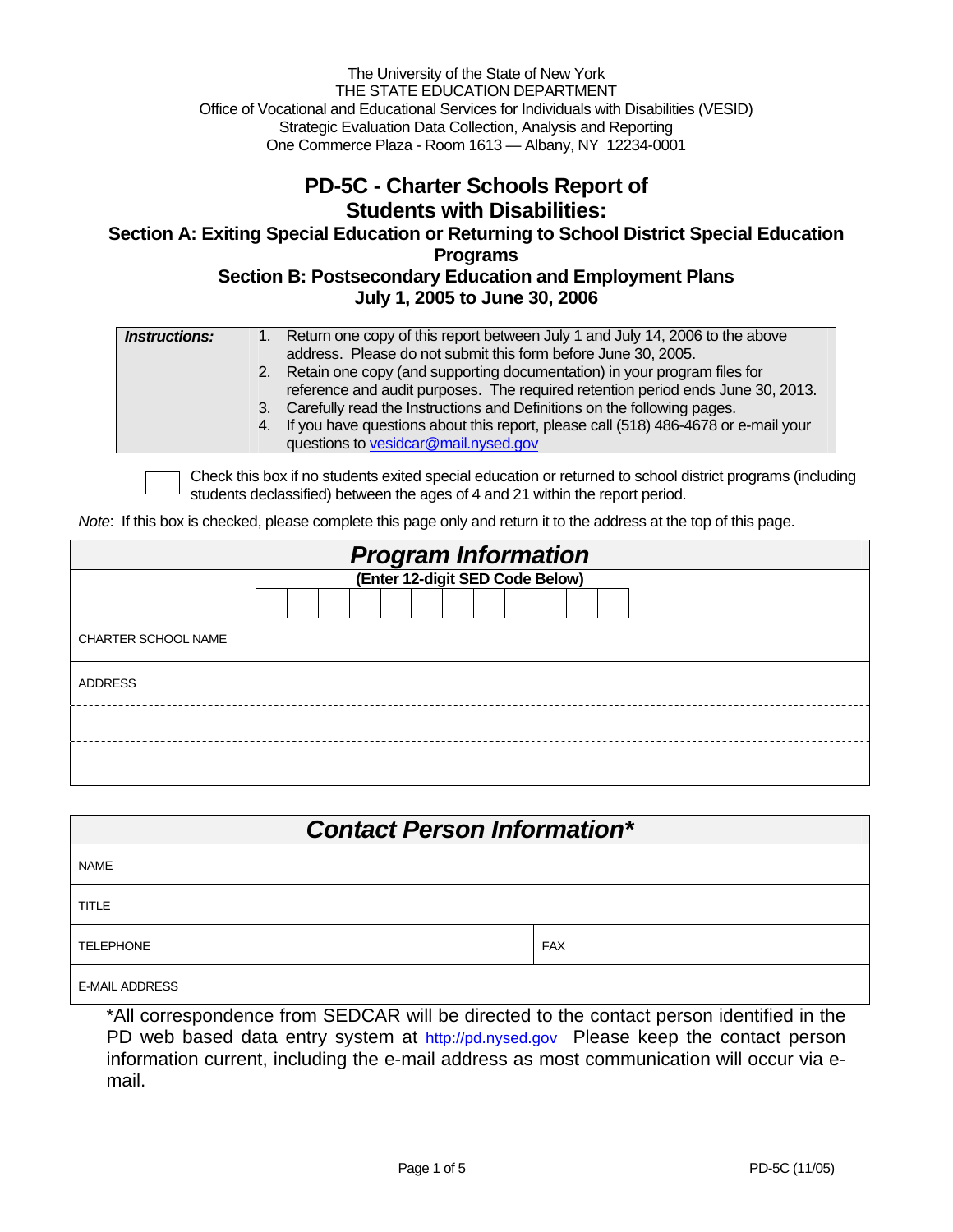### **Definitions and Instructions for Completing the PD-5C Report**

- 1. This report should be completed in consultation with school districts of residence personnel to confirm the exit status of students with disabilities who were enrolled in your school and provided special education services and who left your school during the reporting period.
- 2. In Section A, Table 1, Column A, Line 7, report the number of students, ages 4-13 who were declassified. In Column A, Line 9, report the number of school-age students, ages 4-13, who were returned to school district special education programs. In Section A, Table 1, Columns B-I, report the number of school age students (ages 14-21) who exited special education through the basis listed. In Section B, report the postsecondary education and employment plans of students with disabilities who have completed their program or dropped out.
- 3. The total number of students with disabilities for each exit category in Section B must equal the total number of such students reported in Table 1 of Section A.
- 4. The total number of students for whom race/ethnicity is provided in Section A, Table 1, Columns K-0 must equal the total number of students reported in Column I of the same table.
- 5. Wherever data are requested by student age, the age should be reported as of December 1, 2005 (e.g., a student who is 14 years and 10 months of age on December 1, 2005, should be reported as age 14).
- 6. When reporting race/ethnicity of students, report the number which appear to belong, identify with, or are regarded in the community as belonging to each race/ethnic group. Please report the race/ethnicity of students with disabilities consistently on all Department data collection instruments and consistently with how resident school districts report the race/ethnicity of such students on all Department data collection instruments. Each student should be counted once, in one of the following categories:

**American Indian/Alaskan Native:** A person having origins in any of the original peoples of North and South America (including Central America) and who maintains tribal affiliation or community attachment.

**Asian or Pacific Islander:** A person having origins in any of the original peoples of the Far East, Southeast Asia, the Indian subcontinent, or the Pacific Islands, including, for example, Cambodia, China, India, Japan, Korea, Malaysia, Pakistan, the Philippine Islands, Thailand, and Vietnam. The Pacific Islands include Hawaii, Guam, and Samoa.

**Black or African American (not Hispanic):** A person having origins in any of the Black racial groups of Africa.

**Hispanic or Latino:** A person of Cuban, Mexican, Puerto Rican, South or Central American, or other Spanish culture or origin, regardless of race.

**White (not Hispanic):** A person having origins in any of the original peoples of Europe, the Middle East, or North Africa.

- 7. In general, exiting students with disabilities should be reported once, with few exceptions. The following examples are provided for purposes of clarification.
	- A student who is declassified and returned to general education several times, should be reported once each year that he or she is returned to general education on Line 7 of Table 1, on page 5.
	- A student who receives a local diploma with a Regents endorsement should be reported in either Line 1 (Regents Diploma with Advanced Designation and/or Honors) or Line 2 (Regents Diploma-Regular) on page 5, Table 1.
	- A student, who previously received an IEP Diploma or Local Certificate, has continued in the special education program and does not receive a higher diploma should **NOT** be reported again.
	- A student who previously received an IEP Diploma or Local Certificate has continued in their special education program and received a Regents, Local or High School Equivalency (HSE) Diploma, should be included in the count for the given diploma (Lines 1-4) on page 5, Table 1.
	- A student who previously dropped out of school, re-entered this program, and received a diploma should be reported in the count for the given diploma (Lines 1-5) on page 5, Table 1. If, however, the same student dropped out again, in a different school year, without receiving a diploma or certificate, the student should not be reported again.
- 8. If you have any questions or are in need of assistance in completing this report, please contact the Strategic Evaluation Data Collection, Analysis and Reporting Unit by telephoning (518) 486-4678, or e-mail your questions to vesidcar@mail.nysed.gov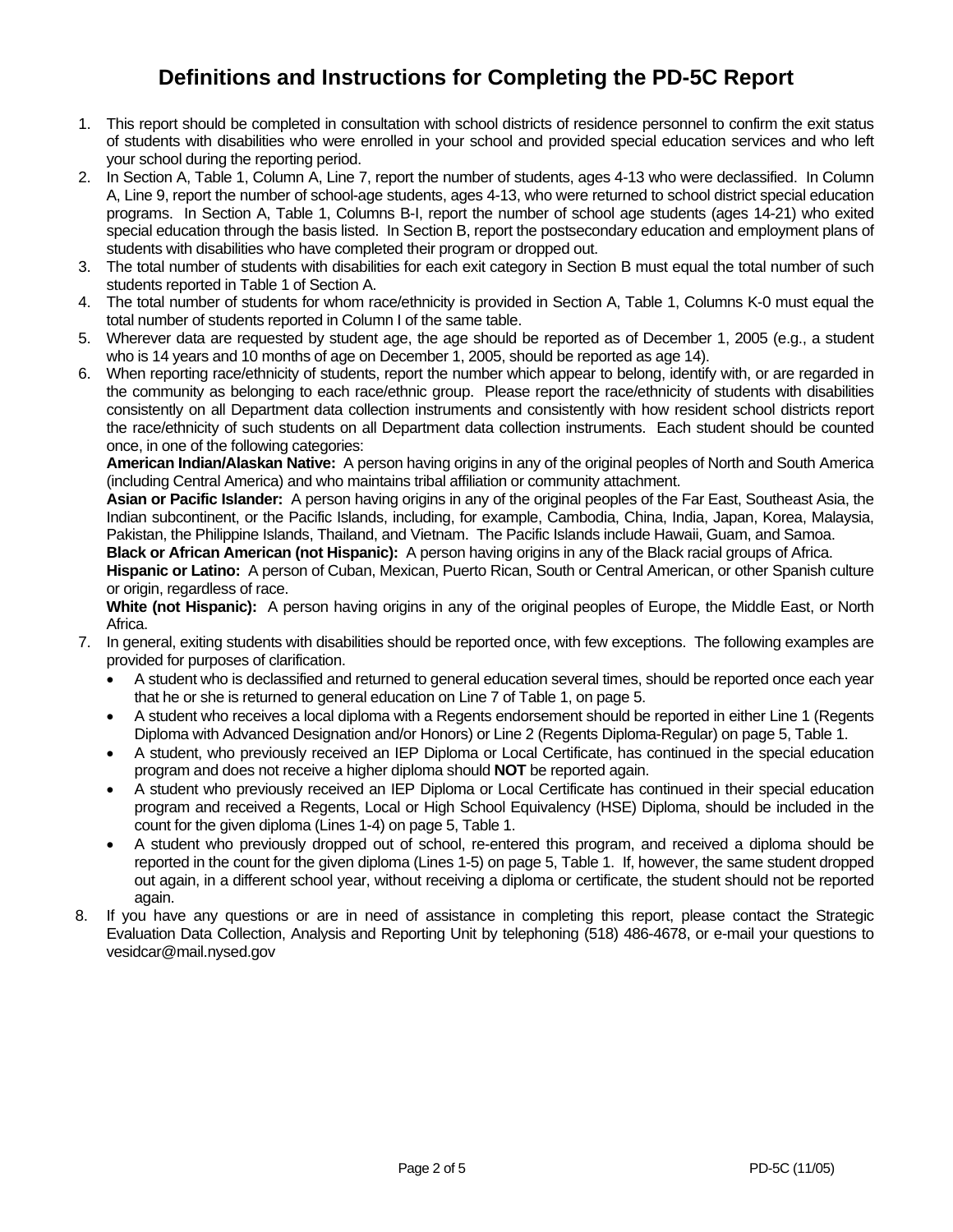# **Section A, Table 1 Definitions**

| <b>Item</b>                                                                                                        | <b>Definition</b>                                                                                                                                                                                                                                                                                                                                                                                                                                                                                                                                                                                                                                                                                        |
|--------------------------------------------------------------------------------------------------------------------|----------------------------------------------------------------------------------------------------------------------------------------------------------------------------------------------------------------------------------------------------------------------------------------------------------------------------------------------------------------------------------------------------------------------------------------------------------------------------------------------------------------------------------------------------------------------------------------------------------------------------------------------------------------------------------------------------------|
| <b>Regents Diploma with Advanced</b>                                                                               | Students who received a local high school diploma with the Regents<br>endorsement with Advanced Designation and/or with Honors. See 8NYCRR                                                                                                                                                                                                                                                                                                                                                                                                                                                                                                                                                               |
| Designation and/or Honors (Section A,<br>Table 1, Line 1, on page 5)                                               | 100.5 for diploma requirements.                                                                                                                                                                                                                                                                                                                                                                                                                                                                                                                                                                                                                                                                          |
| Regents Diploma (Regular) (Section A,<br>Table 1, Line 2, on page 5)                                               | Students who received a Local High School Diploma with a "Regular"<br>Regents endorsement (8 NYCRR 100.5).                                                                                                                                                                                                                                                                                                                                                                                                                                                                                                                                                                                               |
| Local Diploma (Section A, Table 1,<br>Line 3, on page 5)                                                           | Students who received a Local High School Diploma without a Regents<br>endorsement (8 NYCRR 100.5).                                                                                                                                                                                                                                                                                                                                                                                                                                                                                                                                                                                                      |
| <b>High School Equivalency Diploma</b><br>(Section A, Table 1, Line 4, on page 5)                                  | Students who received a State High School Equivalency Diploma                                                                                                                                                                                                                                                                                                                                                                                                                                                                                                                                                                                                                                            |
| <b>Individualized Education Program</b>                                                                            | Students who received a High School Individualized Education Program                                                                                                                                                                                                                                                                                                                                                                                                                                                                                                                                                                                                                                     |
| Diploma (Section A, Table 1, Line 5,<br>on page 5)                                                                 | Diploma (8 NYCRR 100.9).                                                                                                                                                                                                                                                                                                                                                                                                                                                                                                                                                                                                                                                                                 |
| <b>Declassified and Returned to General</b><br>Education (Section A, Table 1, Line 6,<br>on page 5)                | Students who were classified by the CSE due to a disability and received<br>special education from this program between July 1, 2005 - June 30, 2006<br>and were declassified and returned to general education. These students no<br>longer have an IEP and receive all educational services in the general<br>education program including testing accommodations if indicated on the last<br>IEP as recommended upon declassification. Report students declassified<br>between ages 4-13 on Column A, and between ages 14-21 in Columns B<br>through I.                                                                                                                                                |
| <b>Reached Maximum Age (Section A,</b><br>Table 1, Line 7, on page 5)                                              | Students, who were enrolled in this program at the age of 21, turned 21 after<br>September 1, 2005 and who did not receive a diploma or certificate or exit<br>special education by any other basis of exiting.                                                                                                                                                                                                                                                                                                                                                                                                                                                                                          |
| <b>Returned to School District Special</b><br><b>Education Programs (Section A, Table</b><br>1, Line 8, on page 5) | Students who were not declassified but whose placement was changed so<br>that a public school district provided all services. Also include in this<br>category, students whose parents have placed them (at the parents'<br>expense) in general education private/parochial schools.                                                                                                                                                                                                                                                                                                                                                                                                                     |
| Died (Section A, Table 1, Line 9, on<br>age 5)                                                                     | Report the number of students who died during this report period.                                                                                                                                                                                                                                                                                                                                                                                                                                                                                                                                                                                                                                        |
| <b>Moved - Known to be Continuing</b><br>(Section A, Table 1, Line 10, on page<br>5)                               | Students whose parents/caregiver have relocated or been re-assigned<br>resulting in the transfer of the students to another school for the provision of<br>educational services, and the students are known to be continuing in the<br>other educational program. There need not be evidence that such students<br>are continuing in special education, only that they are continuing in an<br>educational program. Include in this line, students who are placed in Child<br>Care Institutions by the courts or social service agencies.<br>It is the responsibility of school districts to maintain some documentation of<br>students' continuing participation in other educational programs. Charter |
|                                                                                                                    | schools will need to consult with school districts to determine which students<br>to report in this category.                                                                                                                                                                                                                                                                                                                                                                                                                                                                                                                                                                                            |
| Dropped Out (Section A, Table 1, Line<br>11, on page 5)                                                            | Students who were enrolled at some point in the reporting year and did not<br>exit through any of the other basis described (lines 1-11 on page 5). This<br>line includes dropouts, students who moved and are not known to be<br>continuing, runaways, expulsions, status unknown and other students who<br>left school. Dropouts at ages 14 and 15 should only be reported after all<br>attempts to enforce attendance requirements have failed.                                                                                                                                                                                                                                                       |
| Total (Section A, Table 1, Column J,<br>Line 12, on page 5)                                                        | This total should represent all students (ages 4-13) who returned to school<br>district special education programs and all students (ages 4-13) who were<br>declassified and all students (ages 14-21) who exited special education by<br>all basis of exiting listed on Lines 1-11.                                                                                                                                                                                                                                                                                                                                                                                                                     |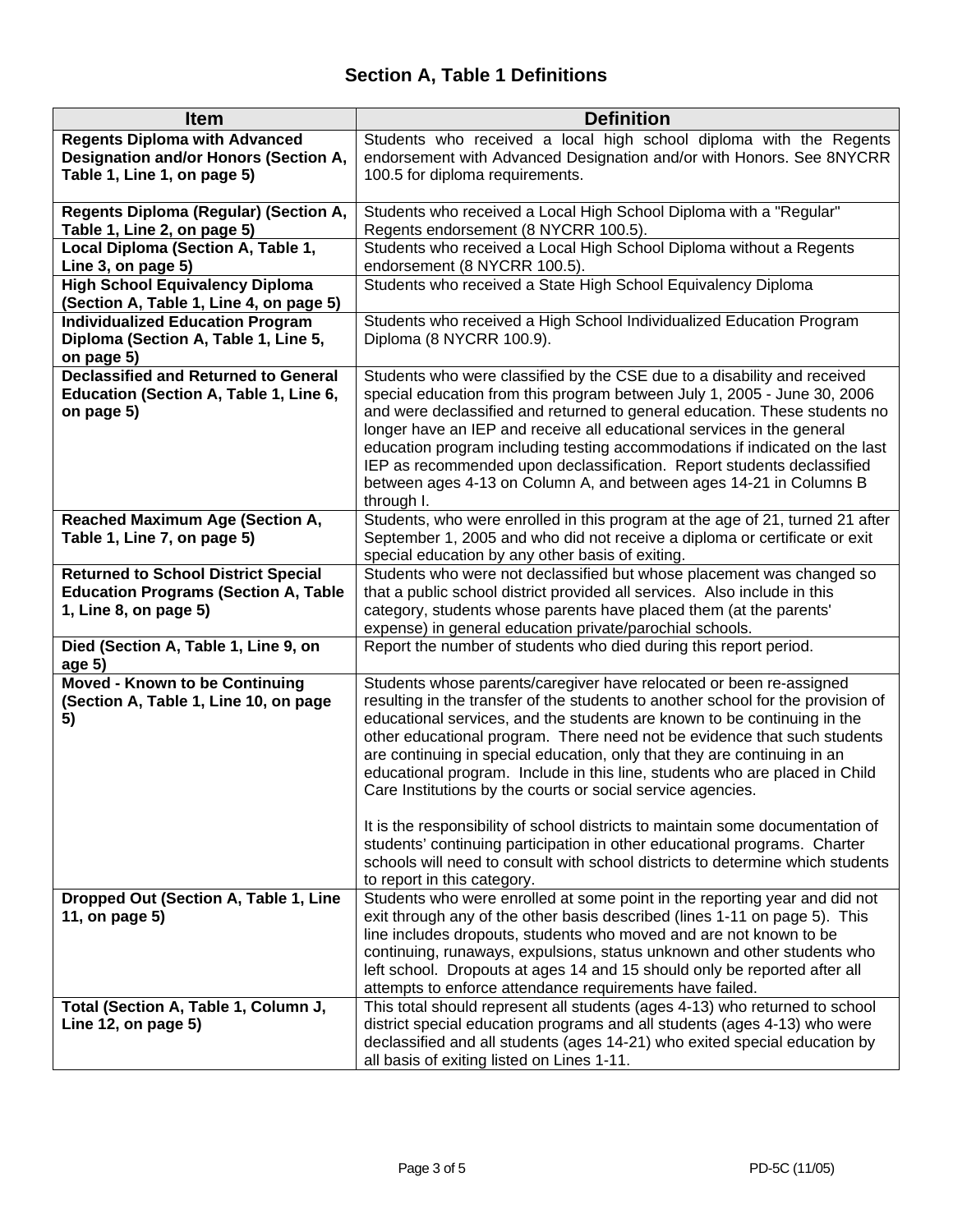# **Section A, Table 1**

# **Report of School-Age Students with Disabilities Exiting Special Education or Returned to School District (Ages 4-21) July 1, 2005 to June 30, 2006**

|                                                                        | A                          | B  | C  | D  | E  | F  | G  | Н  |    |       | K                        |                        | M     | N        | $\mathbf O$ | $P^*$       |  |
|------------------------------------------------------------------------|----------------------------|----|----|----|----|----|----|----|----|-------|--------------------------|------------------------|-------|----------|-------------|-------------|--|
|                                                                        | Age as of December 1, 2005 |    |    |    |    |    |    |    |    |       | <b>Race/Ethnicity</b>    |                        |       |          |             |             |  |
| <b>Basis of Exit</b>                                                   | $4 - 13$                   | 14 | 15 | 16 | 17 | 18 | 19 | 20 | 21 | (A-I) | Amer. Ind.<br>Alas. Nat. | Asian/Pac.<br>Islander | Black | Hispanic | White       | (Total K-0) |  |
| 1 Regents Diploma with<br><b>Advanced Designation</b><br>and/or Honors |                            |    |    |    |    |    |    |    |    |       |                          |                        |       |          |             |             |  |
| 2 Regents Diploma (Regular)                                            |                            |    |    |    |    |    |    |    |    |       |                          |                        |       |          |             |             |  |
| 3 Local Diploma                                                        |                            |    |    |    |    |    |    |    |    |       |                          |                        |       |          |             |             |  |
| 4 High School Equivalency<br><b>Diploma</b>                            |                            |    |    |    |    |    |    |    |    |       |                          |                        |       |          |             |             |  |
| 5  Individualized Education<br><b>Program Diploma</b>                  |                            |    |    |    |    |    |    |    |    |       |                          |                        |       |          |             |             |  |
| 6 Declassified and Returned to<br><b>General Education</b>             |                            |    |    |    |    |    |    |    |    |       |                          |                        |       |          |             |             |  |
| 7 Reached Maximum Age                                                  |                            |    |    |    |    |    |    |    |    |       |                          |                        |       |          |             |             |  |
| 8 Returned to School District<br><b>Special Education Programs</b>     |                            |    |    |    |    |    |    |    |    |       |                          |                        |       |          |             |             |  |
| 9 Died                                                                 |                            |    |    |    |    |    |    |    |    |       |                          |                        |       |          |             |             |  |
| 10 Moved - Known to be<br><b>Continuing</b>                            |                            |    |    |    |    |    |    |    |    |       |                          |                        |       |          |             |             |  |
| 11 Dropped Out                                                         |                            |    |    |    |    |    |    |    |    |       |                          |                        |       |          |             |             |  |
| 12 Total - Lines 1-11                                                  |                            |    |    |    |    |    |    |    |    |       |                          |                        |       |          |             |             |  |

\*The number of students reported in Column P on each Line must be equal to the number of students reported in Column J on each Line.